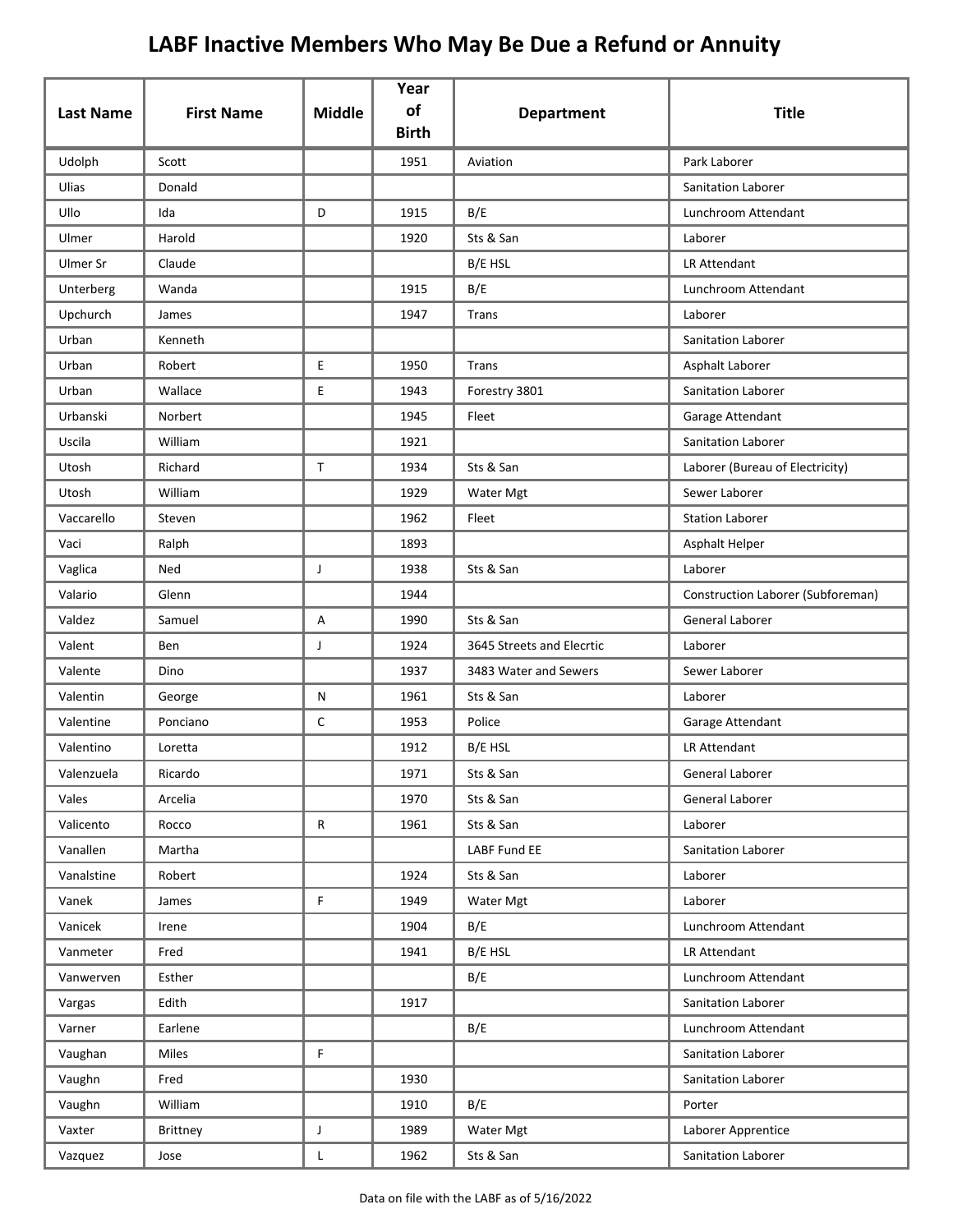|                  |                   |               | Year               |                                   |                                 |
|------------------|-------------------|---------------|--------------------|-----------------------------------|---------------------------------|
| <b>Last Name</b> | <b>First Name</b> | <b>Middle</b> | of<br><b>Birth</b> | <b>Department</b>                 | <b>Title</b>                    |
| Vazquez          | Juan              |               | 1930               | Municipal Tuberculosis Sanitarium | <b>Hospital Helper</b>          |
| Vazquez          | Juan              |               | 1964               | Sts & San                         | Sanitation Laborer              |
| Vazquez          | Victor            |               | 1924               | Sts & San                         | Laborer                         |
| Vega             | Nena              |               | 1967               | Water Mgt                         | <b>Construction Laborer</b>     |
| Vega             | Rolando           |               | 1977               | Water Mgt                         | Laborer Apprentice              |
| Veith            | Charles           |               | 1941               |                                   | Sanitation Laborer              |
| Velardo          | Clara             |               | 1907               | B/E                               | Lunchroom Attendant             |
| Velazquez        | Eric              | $\mathsf O$   | 1946               | Sts & San                         | Laborer                         |
| Velazquez        | <b>Marcos</b>     |               | 1938               | Sts & San                         | Laborer (Bureau of Electricity) |
| Velcich          | Anthony           | J             | 1922               | Trans                             | Asphalt Laborer                 |
| Velez            | Juan              | R             | 1927               | Sts & San                         | Laborer (Bureau of Electricity) |
| Vellutini        | Josephine         |               | 1908               | B/E                               | Lunchroom Attendant             |
| Vence            | Alberto           |               | 1962               | Sts & San                         | Laborer                         |
| Vence            | Roberto           | Α             | 1962               | Sts & San                         | Laborer                         |
| Vencenti         | Donald            | Α             | 1948               | Trans                             | Asphalt Laborer                 |
| Vendegna         | Minnie            | Α             |                    | B/E HSL                           | Sanitation Laborer              |
| Veninga          | Henry             |               | 1922               | <b>BE HSL</b>                     | Sanitation Laborer              |
| Ventresca        | Michael           |               |                    |                                   |                                 |
| Ventrice         | Joseph            |               | 1948               | Office Of Budget & Mgmt           | Sewer Laborer                   |
| Ventura          | Jack              |               | 1932               |                                   | <b>Tree Trimmer</b>             |
| Vera             | Michael           | Α             | 1966               | Sts & San                         | <b>Hand Laborer</b>             |
| Verbiscar        | Joseph            |               | 1952               | Sts & San                         | Laborer                         |
| Verner           | Albert            | J             |                    | B/E HSL                           | LR Attendant                    |
| Vernola          | Emil              |               |                    |                                   |                                 |
| Versetto         | Joseph            | S             | 1970               | Fleet                             | Garage Attendant                |
| Vesely           | Emily             |               | 1897               | B/E                               | Attendant                       |
| Vesely           | Josephine         | A             | 1920               | B/E                               | Lunchroom Attendant             |
| Viano            | Leonard           |               |                    |                                   | Sanitation Laborer              |
| Vician           | John              |               |                    |                                   | Sanitation Laborer              |
| Vila             | Ronald            |               |                    |                                   | Sanitation Laborer              |
| Villagomez       | Ivan              |               | 1985               | Sts & San                         | General Laborer                 |
| Villarreal       | Salvador          |               | 1968               | Sts & San                         | Sanitation Laborer              |
| Villasenor       | Armando           |               | 1969               | Sts & San                         | Sanitation Laborer              |
| Vinaja           | Javier            |               | 1969               | Trans                             | Concrete Laborer                |
| Vincent          | Augusto           | E.            | 1891               | B/E                               | Lunchroom Attendant             |
| Vinson           | Grage             |               | 1927               | B/E                               | Lunchroom Attendant             |
| Vitalo           | James             | L             | 1943               | Water Mgt                         | Laborer                         |
| Vitello          | Tom               |               |                    |                                   |                                 |
| Vitkovich        | Jason             |               | 1969               | Sts & San                         | Sanitation Laborer              |
| Vitro            | James             |               | 1920               |                                   | Laborer                         |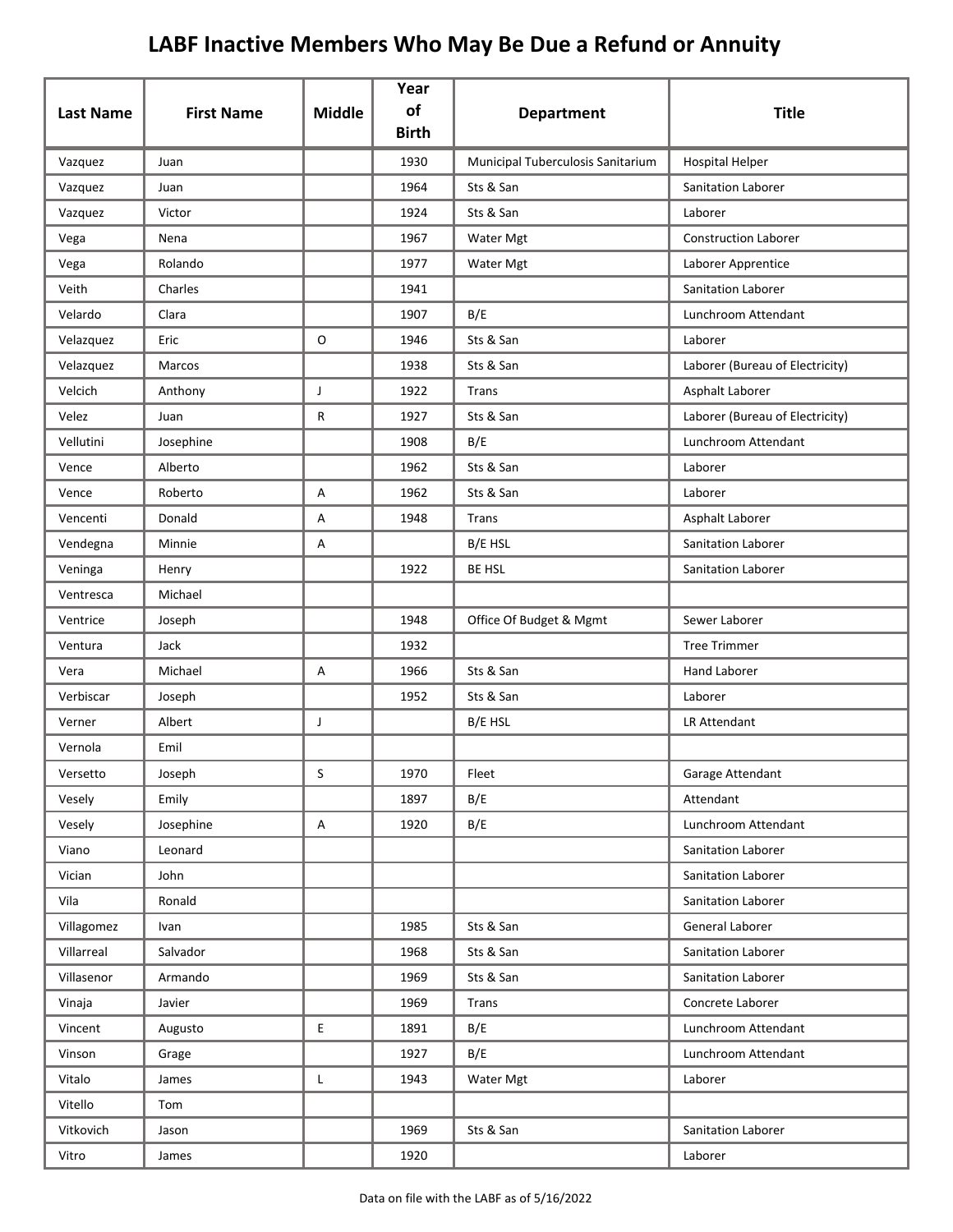| <b>Last Name</b> | <b>First Name</b> | <b>Middle</b> | Year<br>of   | <b>Department</b> | <b>Title</b>              |
|------------------|-------------------|---------------|--------------|-------------------|---------------------------|
|                  |                   |               | <b>Birth</b> |                   |                           |
| Vittorio         | Vincent           | L             | 1949         | Water Mgt         | Sewer Laborer             |
| Vitullo          | Myrtle            |               | 1906         | B/E 41            | <b>Sanitation Laborer</b> |
| Vo               | Alex              |               | 1994         | Police            | General Laborer           |
| Voll             | Ronald            | E.            | 1952         | Trans             | Concrete Laborer          |
| Volpi            | Victor            |               | 1931         | Sts & San         | Laborer                   |
| Voney            | Josephine         | $\mathsf{T}$  |              | B/E HSL           | LR Attendant              |
| Voss             | Edward            |               |              |                   | Sanitation Laborer        |
| Vraney           | James             |               | 1886         |                   | Laborer                   |
| Vrankovich       | Steven            |               | 1918         |                   | <b>Sanitation Laborer</b> |
| Vutech           | Jason             | G             | 1936         | Water Mgt         | Laborer                   |
| Wacholz          | Adele             |               | 1919         | B/E               | Lunchroom Attendant       |
| Waddy            | Mattie            |               |              |                   | <b>Sanitation Laborer</b> |
| Wade             | Donella           |               | 1925         | B/E               | Lunchroom Attendant       |
| Wadoski          | Irene             |               | 1919         | B/E               | Lunchroom Attendant       |
| Wagner           | Edward            |               |              |                   | Sanitation Laborer        |
| Wagner           | Marguerit         |               | 1903         | B/E               | Sanitation Laborer        |
| Wagner           | Robert            | H             | 1957         | Water Mgt         | Laborer                   |
| Waitkus          | Frank             | T             | 1970         | Trans             | Concrete Laborer          |
| Wajda            | Michael           |               | 1949         | Aviation          | Park Laborer              |
| Wakild           | Emma              | $\mathsf{C}$  | 1886         | B/E               | Lunchroom Attendant       |
| Walat            | Stephanie         | Α             | 1925         | B/E               | Lunchroom Attendant       |
| Walberg          | Carl              |               |              |                   | Sanitation Laborer        |
| Walker           | Abraham           |               | 1927         | B/E HSL           | LR Attendant              |
| Walker           | Armstead          |               | 1972         |                   | <b>Sanitation Laborer</b> |
| Walker           | Cleveland         |               | 1919         | Sts & San         | Laborer                   |
| Walker           | Craig             |               | 1952         | Sts & San         | Laborer                   |
| Walker           | Darreus           | $\mathsf C$   | 1985         | Water Mgt         | Laborer Apprentice        |
| Walker           | Frank             |               | 1941         |                   | Sanitation Laborer        |
| Walker           | Jack              |               | 1938         | Trans             | Asphalt Laborer           |
| Walker           | James             | L             | 1936         | Sts & San         | Laborer                   |
| Walker           | Jesse             |               | 1922         |                   | Laborer                   |
| Walker           | Norman            |               |              |                   | Sanitation Laborer        |
| Walker           | Roger             | W             | 1941         | B/E               | Lunchroom Attendant       |
| Walker           | Roosevelt         |               | 1931         | Sts & San         | Laborer                   |
| Walker           | Sharon            |               |              |                   | Sanitation Laborer        |
| Walker           | Thomas            |               |              |                   | Sanitation Laborer        |
| Walker Jr        | Moses             |               |              |                   | Sanitation Laborer        |
| Wall             | Edmund            | F.            | 1925         |                   | Laborer                   |
| Wallace          | Bernice           | M             | 1923         | B/E               | Lunchroom Attendant       |
| Wallace          | Fredrick          | William       | 1946         | Water Mgt         | Laborer                   |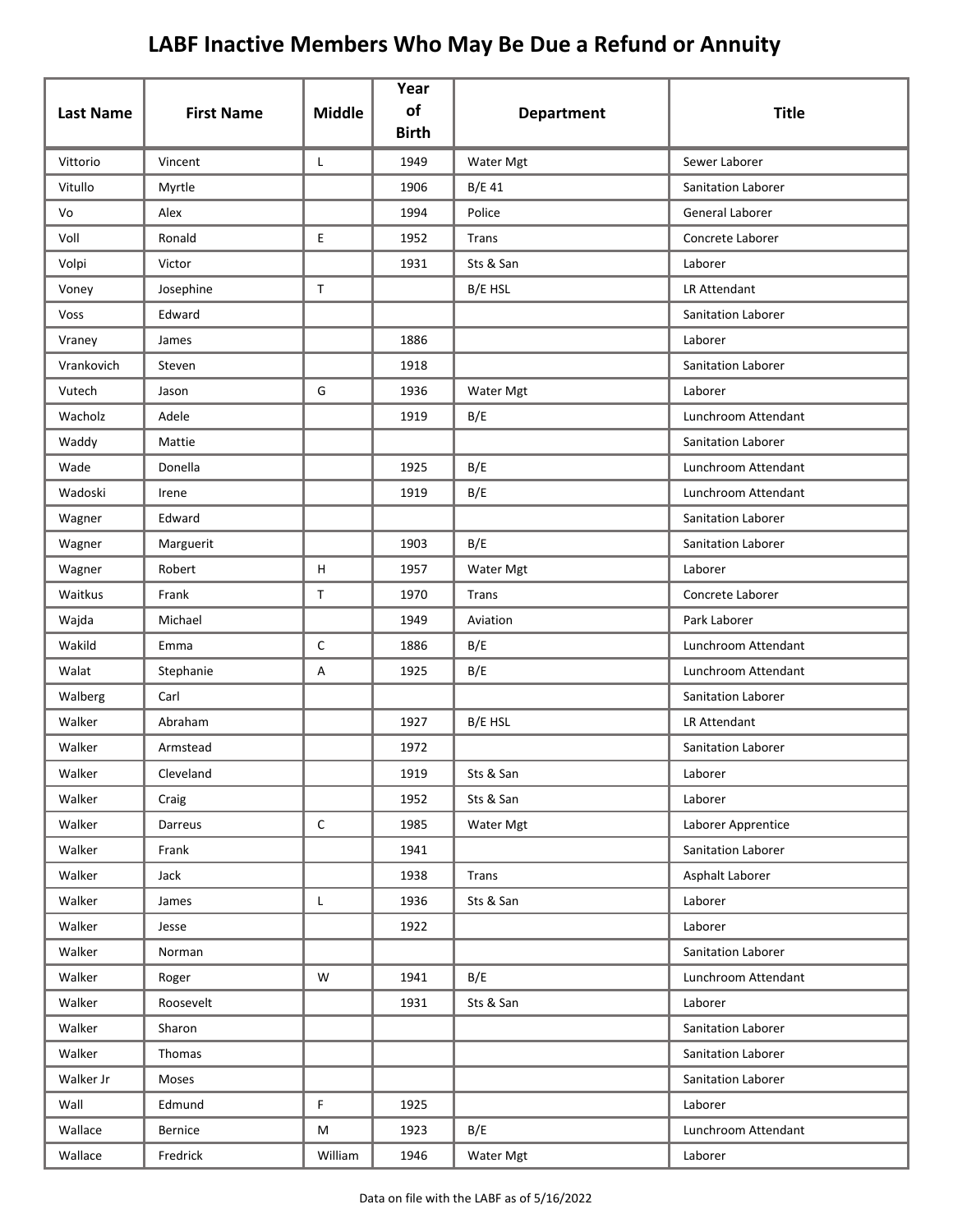| <b>Last Name</b> | <b>First Name</b> | <b>Middle</b> | Year<br>of   | <b>Department</b>      | <b>Title</b>                    |
|------------------|-------------------|---------------|--------------|------------------------|---------------------------------|
|                  |                   |               | <b>Birth</b> |                        |                                 |
| Wallace          | John              |               | 1923         | B/E HSL                | LR Attendant                    |
| Wallace          | Melvin            |               | 1915         | B/E                    | Sanitation Laborer              |
| Wallace          | Thomas            |               |              |                        | Sanitation Laborer              |
| Wallace          | Thomas            |               |              |                        | Watchman                        |
| Wallen           | Tommy             |               | 1959         | Sts & San              | Laborer                         |
| Walloch          | Lillian           |               | 1900         |                        | Attendant                       |
| Wallrab          | Louise            |               | 1897         | B/E                    | Lunchroom Attendant             |
| Walls            | Clemmie           |               |              |                        | Laborer (Bureau of Electricity) |
| Walls            | Gladys            |               |              | B/E HSL                | LR Attendant                    |
| Walls            | John              |               |              |                        | Sanitation Laborer              |
| Walsh            | Anna              |               |              | <b>B/E 52B</b>         | Penny Lunchroom Attendant       |
| Walsh            | Edward            | J             | 1953         | Sts & San              | Laborer                         |
| Walsh            | James             |               | 1945         | Sts & San              | Laborer                         |
| Walsh            | John              |               | 1978         | Trans                  | Concrete Laborer                |
| Walsh            | John              | J             | 1928         | Forestry               | Park Laborer                    |
| Walsh            | Leroy             |               | 1901         |                        | Laborer                         |
| Walsh            | Margaret          |               | 1909         | <b>B/E Marshall HS</b> | Lunchroom Attendant             |
| Walsh            | Marie             |               | 1914         | B/E HSL                | LR Attendant                    |
| Walsh            | Michael           |               | 1893         |                        |                                 |
| Walsh            | Roderick          | P             | 1888         | 4203 WPX               | Laborer                         |
| Walsh            | Thomas            |               | 1897         |                        | Laborer                         |
| Walsh            | Thomas            | F.            | 1942         | B/E HSL                | LR Attendant                    |
| Walter           | Lydia             |               | 1917         | B/E                    | Lunchroom Attendant             |
| Walters          | Glen              |               |              |                        | Sanitation Laborer              |
| Walters          | Mary              |               | 1882         | B/E 6433               | Penny Lunchroom Attendant       |
| Walters          | Richard           | $\mathsf J$   | 1927         | Sts & San              | Laborer                         |
| Walton           | James             |               | 1941         | B/E HSL                | LR Attendant                    |
| Walton           | William           | $\mathsf T$   | 1947         | Sts & San              | <b>Tree Trimmer</b>             |
| Walton Jr        | Joseph            |               |              |                        | Sanitation Laborer              |
| Waltonel         | Richard           |               | 1973         | Sts & San              |                                 |
| Walz             | Michael           | E             | 1970         | Trans                  | Asphalt Laborer                 |
| Wansley          | Alex              |               | 1912         | B/E HSL                | LR Attendant                    |
| Ward             | Anna              | $\mathsf O$   | 1919         | B/E                    | Lunchroom Attendant             |
| Ward             | Freddie           | ${\sf M}$     | 1930         |                        | Field Vehicle Investigator      |
| Ward             | Kenneth           | J             | 1927         |                        | <b>Construction Laborer</b>     |
| Ward             | Rankin            |               | 1927         |                        | Laborer                         |
| Ward             | Richard           | $\mathsf C$   | 1936         |                        | <b>Station Laborer</b>          |
| Ward             | Robert            | $\mathsf J$   | 1942         |                        | <b>Equipment Dispatcher</b>     |
| Ward             | Warner            |               |              |                        | Sanitation Laborer              |
| Ward             | Wilbert           |               | 1936         | Sts & San              | Laborer                         |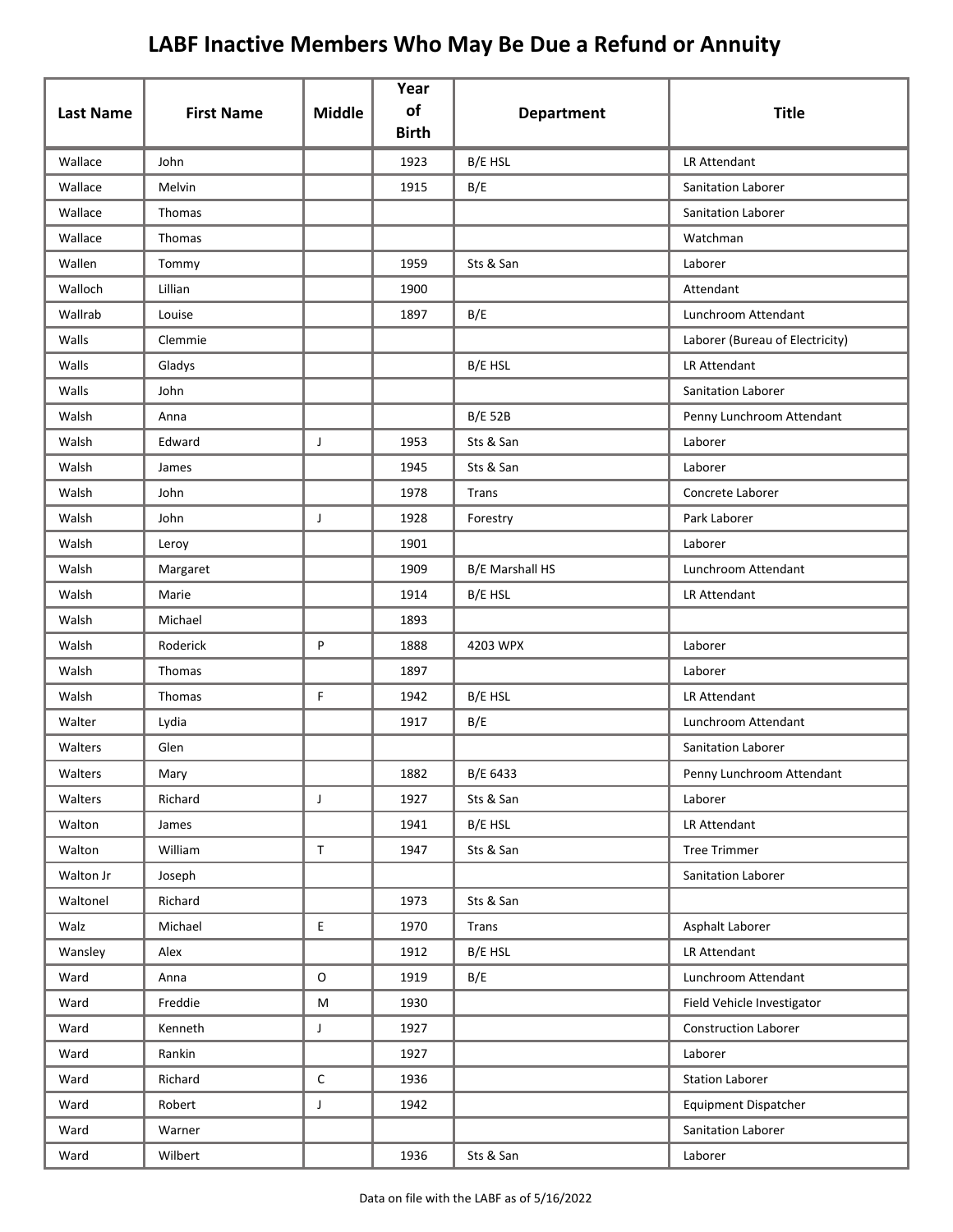| <b>Last Name</b> | <b>First Name</b> | <b>Middle</b>                              | Year<br>of<br><b>Birth</b> | <b>Department</b>     | <b>Title</b>                             |
|------------------|-------------------|--------------------------------------------|----------------------------|-----------------------|------------------------------------------|
| Ware             | George            | R                                          |                            |                       | Assistant Enivoronmental Control Inspect |
| Ware             | Robert            |                                            | 1960                       | Sts & San             | Laborer                                  |
| Ware             | Tyrone            |                                            | 1961                       | Sts & San             | Sanitation Laborer                       |
| Warfield         | Tommie            |                                            | 1895                       | B/E                   | Lunchroom Attendant                      |
| Warmcastle       | Marvin            | К                                          | 1933                       | Water Mgt             | Laborer                                  |
| Warner           | Mildred           |                                            | 1906                       | B/E                   | Lunchroom Attendant                      |
| Warren           | Earlis            |                                            | 1930                       | B/E                   | Lunchroom Attendant                      |
| Warren           | Inez              |                                            | 1924                       | B/E                   | Lunchroom Attendant                      |
| Warren           | Mary              | E                                          | 1915                       |                       | Maid                                     |
| Warrington       | Myrtle            |                                            | 1899                       | B/E                   | Lunchroom Attendant                      |
| Warzynski        | Raymond           | R                                          | 1928                       |                       | <b>Tree Trimmer</b>                      |
| Washington       | Edmond            |                                            | 1957                       | Sts & San             | Laborer                                  |
| Washington       | Elliott           |                                            | 1896                       | B/E                   | Lunchroom Attendant                      |
| Washington       | John              |                                            | 1929                       | Sts & San             | Laborer                                  |
| Washington       | Johnny            | M                                          | 1953                       | Trans                 | Asphalt Laborer                          |
| Washington       | Joseph            | S                                          | 1940                       | B/E HSL               | LR Attendant                             |
| Washington       | Peter             |                                            | 1931                       | B/E HSL               | LR Attendant                             |
| Washington       | William           |                                            | 1924                       | B/E                   | Playground Attendant                     |
| Washington       | William           | J                                          | 1938                       | <b>B/E 23 D&amp;E</b> | LR Attendant                             |
| Wasniewski       | Stanley           |                                            | 1914                       |                       | Sanitation Laborer                       |
| Wasno            | Anna              |                                            | 1893                       | B/E                   | Lunchroom Attendant                      |
| Wasserman        | Sadie             |                                            | 1918                       | B/E                   | Lunchroom Attendant                      |
| Waszkowski       | Ray               |                                            | 1944                       |                       | <b>Sanitation Laborer</b>                |
| Watkins          | Benny             |                                            | 1927                       | Sts & San             | Laborer                                  |
| Watkins          | Helen             |                                            | 1923                       | B/E                   | Lunchroom Attendant                      |
| Watkins          | John              |                                            |                            | B/E HSL Lane High     |                                          |
| Watkins          | Tommy             | L                                          | 1937                       | Sts & San             | Laborer                                  |
| Watson           | Ada               |                                            | 1927                       | B/E 23                | LR Attendant                             |
| Watson           | Elizabeth         |                                            | 1897                       | B/E                   | Lunchroom Attendant                      |
| Watson           | Tamara            |                                            | 1974                       | Sts & San             | Hand Laborer                             |
| Watts            | Gertrude          |                                            | 1989                       |                       | Sanitation Laborer                       |
| Watts            | Jessie            |                                            | 1911                       | B/E                   | Lunchroom Attendant                      |
| Wavra            | Charles           | $\mathsf{J}$                               | 1947                       | Sts & San             | Laborer                                  |
| Weadley          | Grace             |                                            | 1890                       | B/E                   | Lunchroom Attendant                      |
| Weatherly        | Carl              | $\mathsf{E}% _{0}\left( \mathsf{E}\right)$ | 1940                       |                       | <b>Tree Trimmer</b>                      |
| Weatherspo       | Barney            | $\mathsf{E}% _{0}\left( \mathsf{E}\right)$ | 1922                       | B/E HSL               | LR Attendant                             |
| Weaver           | Altha             |                                            | 1886                       | B/H                   | <b>Hospital Helper</b>                   |
| Webb             | Dennis            |                                            | 1964                       | Sts & San             | Laborer                                  |
| Webb             | Mark              |                                            | 1956                       | Aviation              | Laborer                                  |
| Webb             | Ronald            |                                            | 1932                       |                       | Laborer                                  |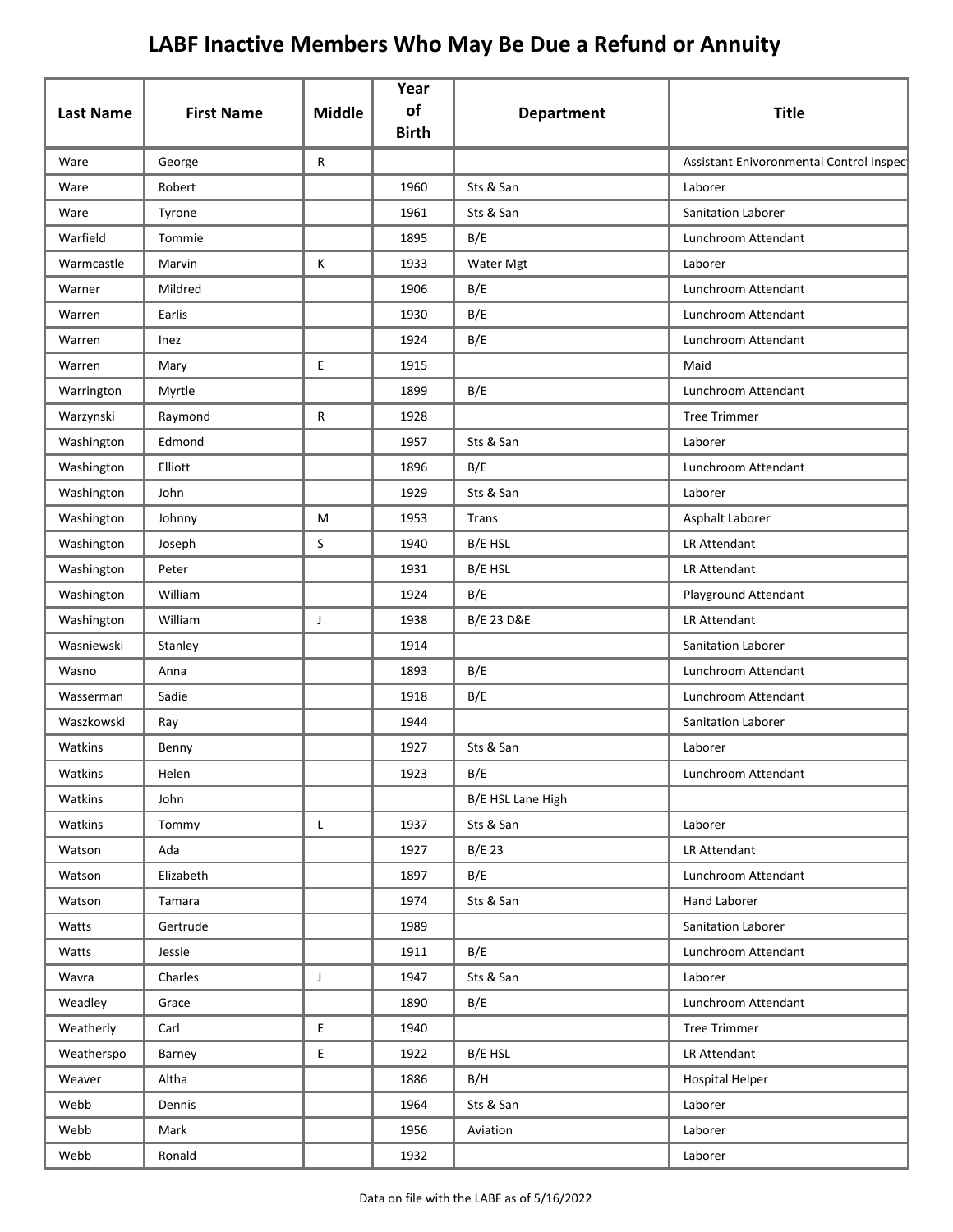|                  |                   |               | Year<br>of   |                                   |                          |
|------------------|-------------------|---------------|--------------|-----------------------------------|--------------------------|
| <b>Last Name</b> | <b>First Name</b> | <b>Middle</b> | <b>Birth</b> | <b>Department</b>                 | <b>Title</b>             |
| Webber           | Endlie            | $\mathsf{C}$  | 1929         | B/E                               | Lunchroom Attendant      |
| Webber           | Philip            |               | 1944         | Sts & San                         | Laborer                  |
| Weber            | Clarence          |               |              |                                   | Sanitation Laborer       |
| Weber            | Katherine         |               |              | <b>B/E 23 D&amp;E</b>             | LR Attendant             |
| Weber            | Lulu              |               | 1895         | B/E                               | Lunchroom Attendant      |
| Webster          | Eddie             |               | 1994         | Sts & San                         | General Laborer          |
| Webster          | Malissa           |               | 1917         | <b>B/E 23 D&amp;E</b>             | LR Attendant             |
| Webster          | Stephen           | W             | 1948         | Sts & San                         | Laborer                  |
| Webster          | Willie            |               | 1929         | B/E HSL                           | LR Attendant             |
| Wehling          | Margaret          |               | 1886         | B/E                               | Lunchroom Attendant      |
| Weideman         | William           |               | 1915         | Sts & San                         | Laborer                  |
| Weinberg         | Avron             |               | 1925         | Municipal Tuberculosis Sanitarium | Maintenance Man          |
| Weiner           | Wendelin          |               | 1931         |                                   | <b>Hoisting Engineer</b> |
| Weinert          | Fred              | G             | 1943         | Sts & San                         | Laborer                  |
| Weingardt        | Rose              | B             | 1915         | B/E                               | Lunchroom Attendant      |
| Weir             | Helen             |               |              | <b>B/E 23 D&amp;E</b>             | LR Attendant             |
| Weiser           | Jeffrey           | N             |              | Trans                             | Asphalt Laborer          |
| Weismann         | Leslie            | V             | 1934         | Water Mgt                         | Laborer                  |
| Weiss            | James             | M             | 1959         | Trans                             | Concrete Laborer         |
| Weissenhofer     | Ron               | Α             | 1964         | Trans                             | Concrete Laborer         |
| Welch            | Solomon           |               | 1930         | B/E HSL                           | LR Attendant             |
| Welch            | Stuart            | A             | 1938         |                                   | Sanitation Laborer       |
| Wellman          | David             | Ν             | 1952         | Sts & San                         | Laborer                  |
| Wells            | Irene             |               | 1904         | 3040/3020 B/E                     | Lunchroom Attendant      |
| Wells            | James             |               | 1944         | Water Mgt                         | Maintainence             |
| Wells            | $\mathsf{T}$      | $\mathsf C$   | 1933         | Sts & San                         | Laborer                  |
| Wendes           | Catherine         |               |              | <b>BOE</b>                        | Sanitation Laborer       |
| Wenzel           | Rose              |               | 1902         | B/E                               | B/E Employee             |
| Werle            | Lillian           |               | 1906         | B/E                               | Lunchroom Attendant      |
| Wesby            | Jonas             |               | 1917         | B/E                               | Lunchroom Attendant      |
| Wesby            | Kathryn           |               |              | B/E HSL                           | LR Attendant             |
| West             | Alice             | M             | 1925         | B/E                               | Lunchroom Attendant      |
| West             | Derry             |               | 1919         | B/E                               | Lunchroom Attendant      |
| West             | Richard           | N             | 1948         | Sts & San                         | Laborer                  |
| West             | Salena            |               | 1914         | B/E                               | Lunchroom Attendant      |
| Westergren       | Don               |               |              |                                   | Sanitation Laborer       |
| Whalen           | Edward            | $\mathsf{J}$  | 1943         | Forestry 3805                     | Laborer                  |
| Whalen           | Thomas            | M             | 1913         | <b>Trans</b>                      | Asphalt Laborer          |
| Wheaton          | Michael           |               | 1954         |                                   | Laborer                  |
| Wheeler          | Jacob             |               | 1926         |                                   | Sanitation Laborer       |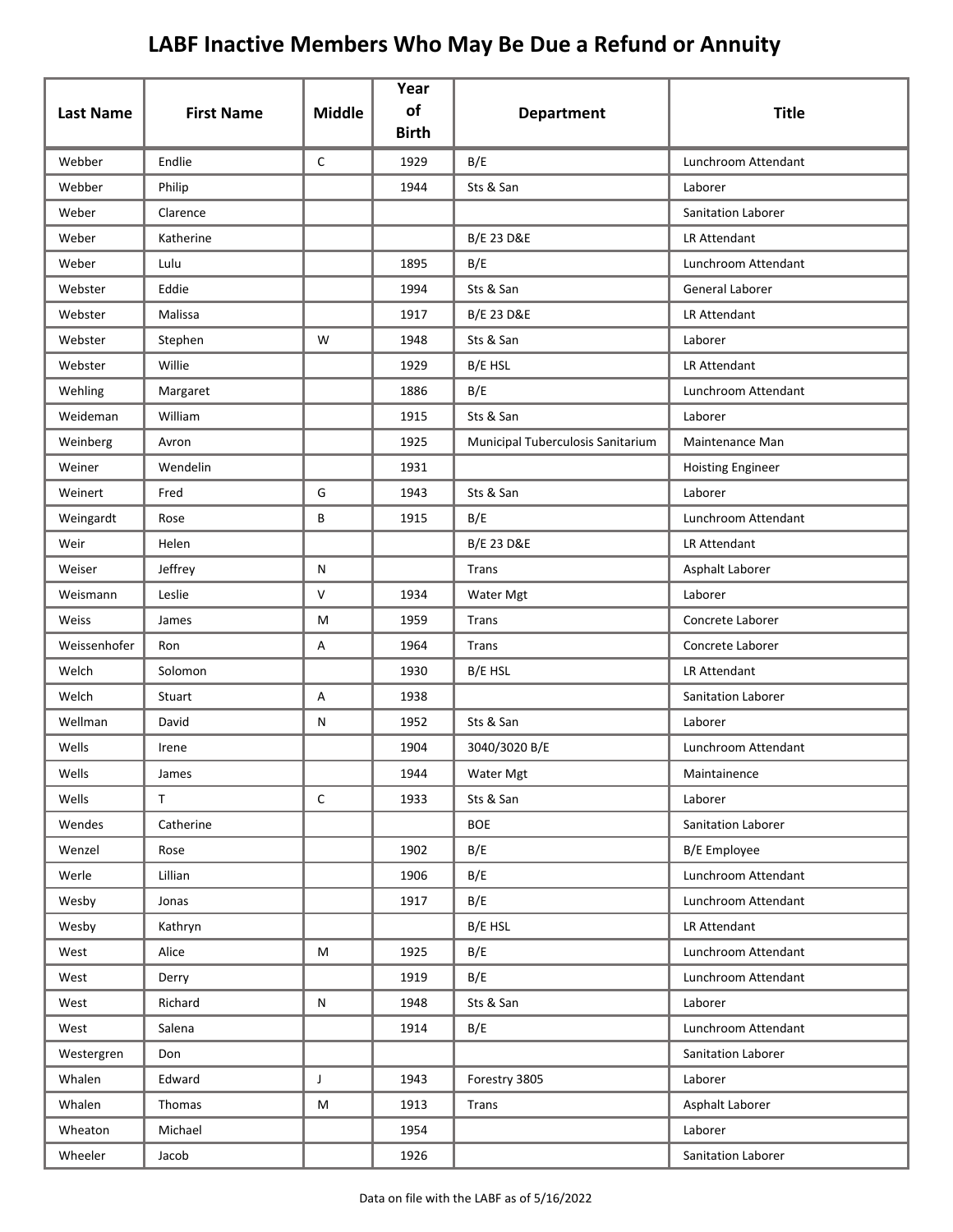| <b>Last Name</b> | <b>First Name</b> | <b>Middle</b> | Year<br><b>of</b><br><b>Birth</b> | <b>Department</b>       | <b>Title</b>                       |
|------------------|-------------------|---------------|-----------------------------------|-------------------------|------------------------------------|
| Wheeler          | Lucille           |               |                                   | <b>B/E HSL</b>          | Sanitation Laborer                 |
| White            | Alexander         |               | 1877                              |                         | Laborer                            |
| White            | Alfred            |               | 1945                              | Sts & San               | Laborer - Parking Operations       |
| White            | Andrew            |               | 1962                              | Sts & San               | Sanitation Laborer                 |
| White            | <b>Bruce</b>      |               | 1940                              | Sts & San               | Laborer - Parking Operations       |
| White            | Charles           |               | 1923                              | B/E 26                  | Playground Attendant               |
| White            | Elnora            |               | 1928                              |                         | Manager Of Support Servic          |
| White            | Eugenia           |               | 1931                              |                         | Scrubwoman                         |
| White            | Gladys            |               | 1919                              | B/E HSL                 | <b>LR Attendant</b>                |
| White            | Herbert           | H             | 1924                              | B/E                     | Porter                             |
| White            | Isadore           |               | 1927                              | Water Mgt               | Laborer                            |
| White            | John              | E             | 1912                              | B/E                     | Playground Attendant               |
| White            | Kershawnda        |               | 1977                              | Sts & San               | <b>Hand Laborer</b>                |
| White            | Larry             |               | 1957                              | Sts & San               | Laborer                            |
| White            | Lula              |               | 1907                              | B/E                     | Lunchroom Attendant                |
| White            | Margaret          |               |                                   | <b>B/E Harrison</b>     | Lunchroom Attendant                |
| White            | Mathilde          |               | 1903                              | B/E                     | Lunchroom Attendant                |
| White            | Sadie             |               | 1904                              | B/E                     | Lunchroom Attendant                |
| White            | Stephen           |               | 1967                              | Fleet                   | Garage Attendant                   |
| Whitehead        | Raymond           | $\mathsf{C}$  | 1922                              | B/E                     | Playground Attendant               |
| Whiteis          | Barney            | В             | 1912                              |                         | <b>Tree Trimmer</b>                |
| Whitener         | Charles           |               | 1934                              |                         | Attendant                          |
| Whiteside        | James             | Г             | 1951                              | Trans                   | Concrete Laborer                   |
| Whittaker        | Essie             |               | 1931                              | B/E                     |                                    |
| Whittington      | Ronald            | А             | 1945                              | Water Mgt               | <b>Station Laborer</b>             |
| Whooper          | Elijah            |               | 1946                              | Sts & San               | Laborer                            |
| Whyte            | Catherine         |               | 1910                              | B/E                     | Lunchroom Attendant                |
| Wiatr            | Stanley           | $\mathsf J$   |                                   |                         | Sanitation Laborer                 |
| Wickliffe        | Maurice           | L             | 1956                              | Sts & San               | Hand Laborer                       |
| Wiechern         | Mary              |               | 1923                              | B/E                     | Lunchroom Attendant                |
| Wieckowski       | Lottie            |               | 1908                              | B/E                     | Lunchroom Attendant                |
| Wiercioch        | John              | $\mathsf S$   | 1945                              | Sts & San               | <b>MTD</b>                         |
| Wierzbicki       | Stanley           |               | 1919                              |                         | Housekeeping                       |
| Wiggins          | Joseph            | W             | 1984                              | Aviation                | <b>Airport Operations Supvsr I</b> |
| Wilbanks         | Joe               |               |                                   |                         | Sanitation Laborer                 |
| Wilburn          | Tossie            | A             | 1933                              | B/E                     | Lunchroom Attendant                |
| Wilcox Sr        | Kenneth           | $\mathsf J$   | 1904                              |                         | 9529                               |
| Wilczynski       | Edw               |               | 1910                              |                         | Sanitation Laborer                 |
| Wilczynski       | Rose              |               | 1912                              | B/E 23 D&E              | LR Attendant                       |
| Wilder Jr        | Charles           |               | 1941                              | Office Of Budget & Mgmt | Sewer Laborer                      |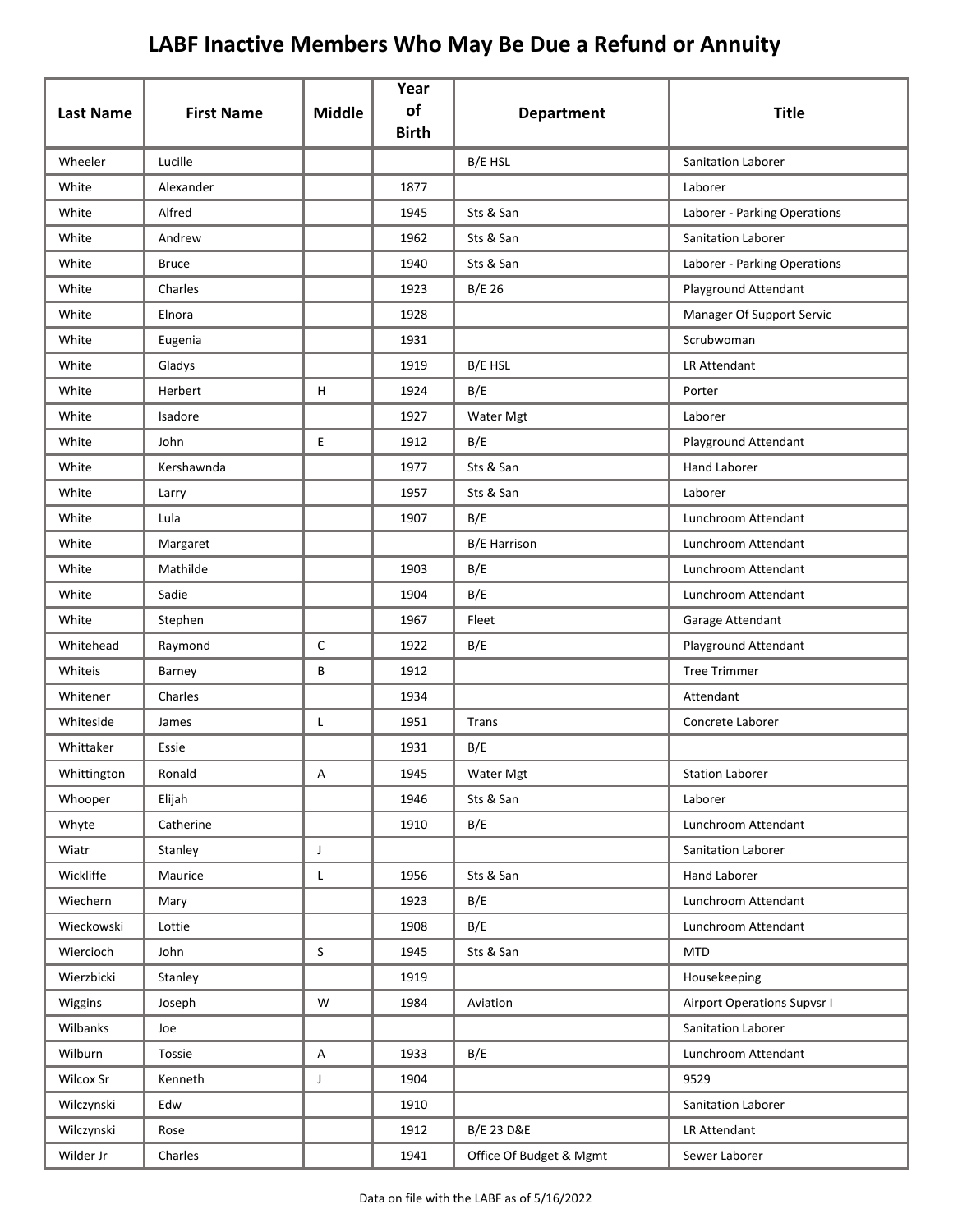| <b>Last Name</b> | <b>First Name</b> | <b>Middle</b>                              | Year<br>of<br><b>Birth</b> | <b>Department</b>       | <b>Title</b>                      |
|------------------|-------------------|--------------------------------------------|----------------------------|-------------------------|-----------------------------------|
| Wildtrout        | Betty             | M                                          | 1914                       | B/E                     | Lunchroom Attendant               |
| Wilhelm          | Anthony           | J                                          | 1951                       | Sts & San               | <b>MTD</b>                        |
| Wilinski         | Robert            |                                            | 1915                       | Office Of Budget & Mgmt | Sewer Laborer                     |
| Wilke            | Edward            |                                            |                            |                         | <b>Sanitation Laborer</b>         |
| Wilkerson        | Terrance          |                                            | 1973                       | Fleet                   | Garage Attendant                  |
| Wilkes           | Horace            | W                                          | 1907                       |                         | Park Laborer                      |
| Wilkins          | Dorothy           | M                                          | 1925                       | <b>B/E HSL</b>          | LR Attendant                      |
| Wilkison         | Marcus            |                                            | 1954                       | Sts & San               | Laborer                           |
| Wilks            | William           | E                                          | 1955                       |                         | <b>Tree Trimmer</b>               |
| Willas           | Ganna             |                                            |                            |                         | Board of Ed.                      |
| Willenius        | Virginia          |                                            | 1913                       |                         | <b>B/E</b> Employee               |
| Willer           | <b>Bessie</b>     |                                            | 1897                       | B/E                     | Lunchroom Attendant               |
| Williams         | Alberta           |                                            |                            |                         | Sanitation Laborer                |
| Williams         | Alfred            |                                            | 1945                       |                         | Laborer                           |
| Williams         | Andre             |                                            | 1955                       |                         | General Laborer                   |
| Williams         | Anthony           |                                            |                            | Also 3645               | Sanitation Laborer                |
| Williams         | <b>Brandon</b>    |                                            | 1971                       | Sts & San               | Sanitation Laborer                |
| Williams         | <b>Brenda</b>     | М                                          | 1942                       |                         | Construction Laborer (Subforeman) |
| Williams         | Carlotta          |                                            | 1939                       | B/E                     | Lunchroom Attendant               |
| Williams         | Charles           |                                            | 1926                       | B/E                     | Porter                            |
| Williams         | Clarence          | L                                          | 1974                       | Sts & San               | <b>Hand Laborer</b>               |
| Williams         | Cleveland         |                                            | 1924                       | B/E                     | Lunchroom Attendant               |
| Williams         | Columbus          |                                            | 1933                       | Sts & San               | Laborer                           |
| Williams         | Dan               |                                            | 1940                       | Sts & San               | Laborer - Parking Operations      |
| Williams         | Derrick           | D                                          | 1986                       | Sts & San               | General Laborer                   |
| Williams         | Doris             |                                            | 1914                       | B/E                     | Lunchroom Attendant               |
| Williams         | Eddie             | L                                          | 1921                       | 3486 Water and Sewers   | Sewer Laborer                     |
| Williams         | Elnora            |                                            | 1919                       |                         | B/E Employee                      |
| Williams         | Evadean           |                                            |                            |                         | Sanitation Laborer                |
| Williams         | Florine           | M                                          | 1920                       | B/E                     | Lunchroom Attendant               |
| Williams         | Freda             |                                            | 1928                       | B/E                     | Lunchroom Attendant               |
| Williams         | George            | $\mathsf{E}% _{0}\left( \mathsf{E}\right)$ | 1925                       | B/E                     | Porter                            |
| Williams         | Gregory           |                                            | 1955                       | Sts & San               | Laborer                           |
| Williams         | Hebon             |                                            | 1915                       |                         | Sanitation Laborer                |
| Williams         | Henry             |                                            | 1897                       |                         | Laborer                           |
| Williams         | James             |                                            | 1900                       | B/E                     | Porter                            |
| Williams         | James             |                                            | 1930                       | Sts & San               | Laborer                           |
| Williams         | James             |                                            | 1930                       | Trans                   | Asphalt Laborer                   |
| Williams         | Jimmie            | L.                                         | 1943                       | Sts & San               | Laborer                           |
| Williams         | Joddie            |                                            | 1933                       |                         | Sanitation Laborer                |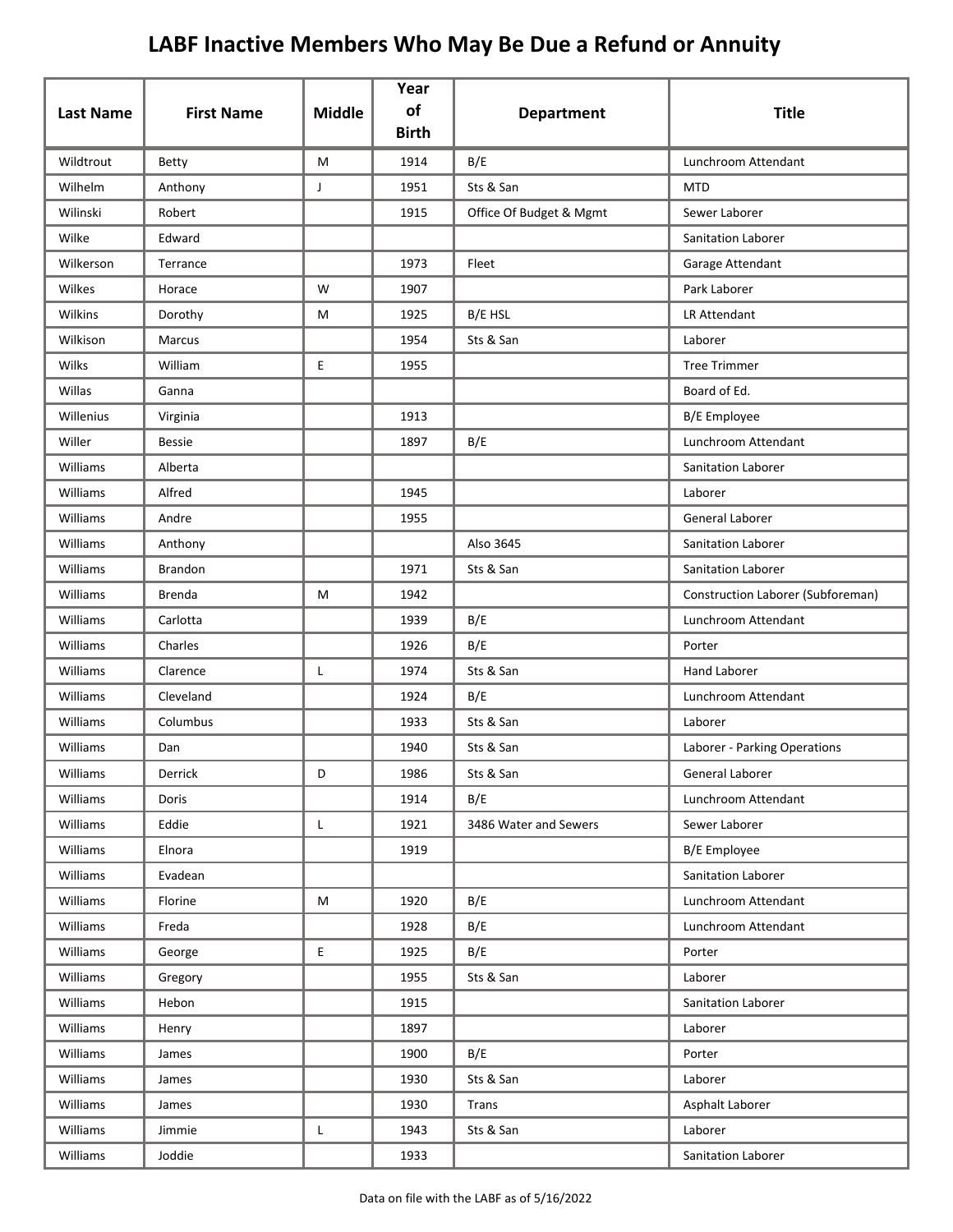|                  |                   |               | Year<br>of   |                   |                                     |
|------------------|-------------------|---------------|--------------|-------------------|-------------------------------------|
| <b>Last Name</b> | <b>First Name</b> | <b>Middle</b> | <b>Birth</b> | <b>Department</b> | <b>Title</b>                        |
| Williams         | John              |               | 1945         | Water Mgt         | Sewer Laborer                       |
| Williams         | John              | D             | 1946         | Sts & San         | Laborer                             |
| Williams         | John              | E             | 1920         |                   | Laborer                             |
| Williams         | Kenard            |               | 1934         |                   | Laborer                             |
| Williams         | Kizzy             | M             | 1977         | Sts & San         | <b>Hand Laborer</b>                 |
| Williams         | Krowlton          |               | 1908         |                   | Dumps Laborer                       |
| Williams         | Larry             |               | 1961         | Water Mgt         | Sewer Laborer                       |
| Williams         | Leavern           |               | 1925         | Sts & San         | <b>MTD</b>                          |
| Williams         | Leo               |               | 1936         | B/E HSL           | LR Attendant                        |
| Williams         | Lillian           |               | 1927         | B/E               | Lunchroom Attendant                 |
| Williams         | Lonnie            |               | 1942         | B/E 23            | LR Attendant                        |
| Williams         | Lottie            | M             | 1934         | Public Health     | Orderly                             |
| Williams         | Mary              |               | 1903         | B/E               | Lunchroom Attendant                 |
| Williams         | Michael           |               | 1956         | Trans             | <b>Construction Laborer</b>         |
| Williams         | Minnie            | B             |              | <b>B/E 52B</b>    | Lunchroom Attendant                 |
| Williams         | Misha             |               | 1975         | Sts & San         | <b>Hand Laborer</b>                 |
| Williams         | Nevil             |               | 1912         |                   | Repairman                           |
| Williams         | Oscar             |               | 1926         |                   | B/E Employee                        |
| Williams         | Paul              |               | 1924         | B/E HSL           | LR Attendant                        |
| Williams         | Paul              |               | 1980         | Aviation          | <b>Airport Operations Supvsr II</b> |
| Williams         | Perry             | E             | 1902         | Sts & San         | Laborer                             |
| Williams         | Phyllis           |               | 1908         | B/E               | Lunchroom Attendant                 |
| Williams         | Prentice          |               | 1961         | Trans             | Concrete Laborer                    |
| Williams         | Rayborn           |               |              |                   | Sanitation Laborer                  |
| Williams         | Robert            |               |              |                   | Sanitation Laborer                  |
| Williams         | Robert            |               | 1917         | Aviation          | Polisher                            |
| Williams         | Rose              |               | 1909         | B/E               | Lunchroom Attendant                 |
| Williams         | Roy               | $\mathsf T$   | 1965         | Fleet             | Garage Attendant                    |
| Williams         | Samuel            |               | 1955         | Sts & San         | Laborer                             |
| Williams         | Terrian           | S             | 1973         | Finance           | <b>Traffic Enforcement Tech</b>     |
| Williams         | Theodore          | W             | 1921         | Sts & San         | Laborer                             |
| Williams         | Victor            | S             | 1947         |                   | Sanitation Laborer                  |
| Williams         | Vivian            |               | 1914         | B/E               | Lunchroom Attendant                 |
| Williams         | Walter            |               | 1928         | Sts & San         | Op Eng A                            |
| Williamson       | Bohette           |               | 1901         | B/E               | Lunchroom Attendant                 |
| Willie           | Marc              | Q             | 1983         | Sts & San         | General Laborer                     |
| Willis           | Charles           | D             | 1977         | Sts & San         | General Laborer                     |
| Willis           | Larry             | D             | 1959         | Sts & San         | Laborer                             |
| Willis           | Wesley            |               | 1971         | Sts & San         | Sanitation Laborer                  |
| Willis           | Will              | L             | 1949         | Trans             | Asphalt Laborer                     |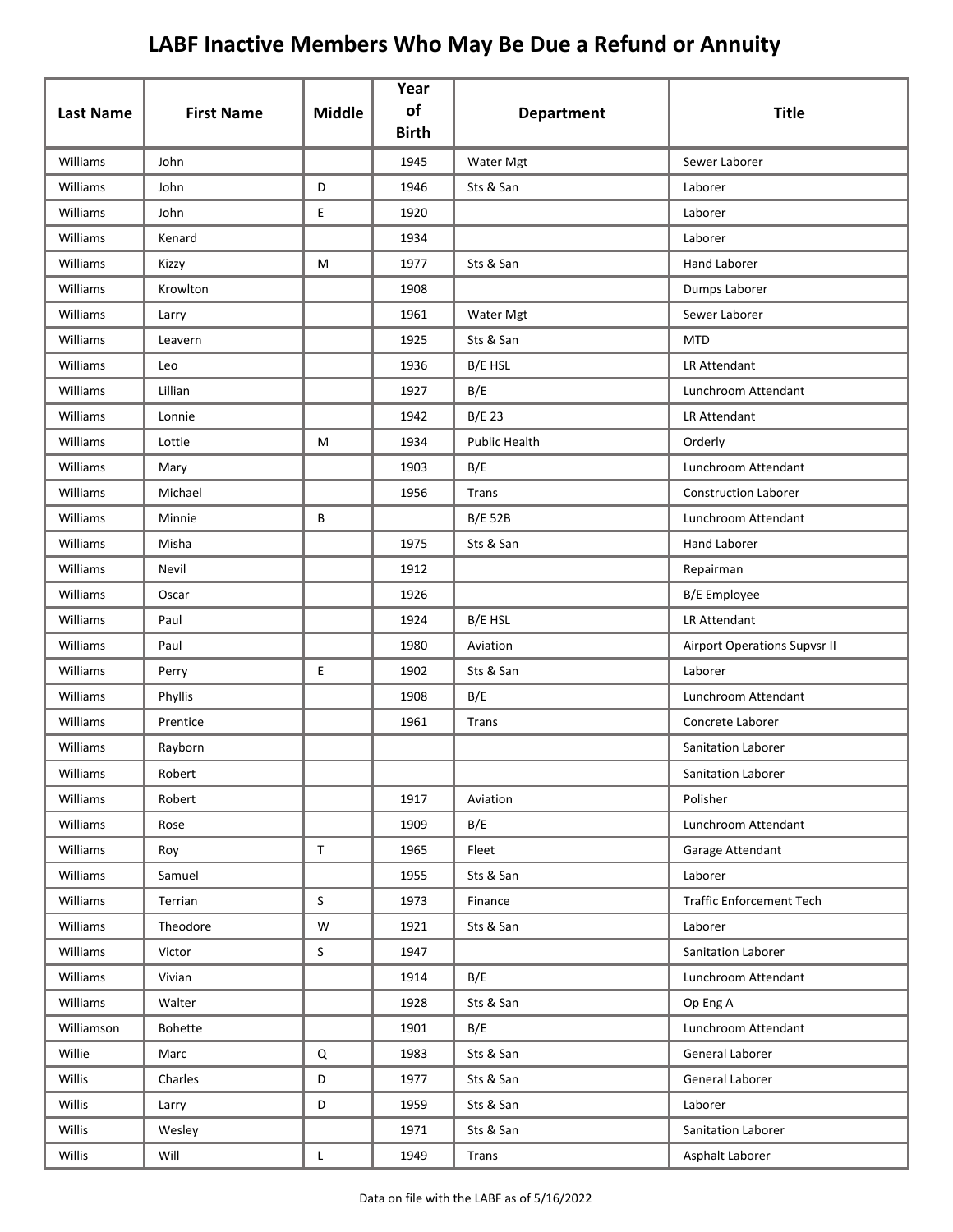|                  |                   |               | Year               |                       |                              |
|------------------|-------------------|---------------|--------------------|-----------------------|------------------------------|
| <b>Last Name</b> | <b>First Name</b> | <b>Middle</b> | of<br><b>Birth</b> | <b>Department</b>     | <b>Title</b>                 |
| Wilmoth          | Elmira            |               |                    |                       | Sanitation Laborer           |
| Wilson           | Deleisa           | $\mathsf{L}$  | 1980               | Sts & San             | General Laborer              |
| Wilson           | Denna             | L             | 1981               | Sts & San             | Field Vehicle Investigator   |
| Wilson           | Garfield          |               |                    |                       | <b>Sanitation Laborer</b>    |
| Wilson           | Gregorg           | C             | 1949               |                       | Laborer                      |
| Wilson           | Harold            |               |                    |                       | <b>Sanitation Laborer</b>    |
| Wilson           | James             |               | 1918               |                       |                              |
| Wilson           | Jermaine          |               | 1973               | Sts & San             | <b>Sanitation Laborer</b>    |
| Wilson           | John              |               | 1930               | B/E HSL               | LR Attendant                 |
| Wilson           | John              | V             | 1921               | Trans                 | Asphalt Laborer              |
| Wilson           | Kenneth           | E             | 1946               | Sts & San             | Laborer                      |
| Wilson           | Kenyatha          | Α             | 1972               | Trans                 | Asphalt Laborer              |
| Wilson           | Kyle              | M             | 1966               | Sts & San             | Sanitation Laborer           |
| Wilson           | Rosa              | L             | 1918               | <b>Public Health</b>  |                              |
| Wilson           | Stephen           |               | 1960               | Sts & San             | Laborer                      |
| Wilson           | Walter            | E             | 1944               | Trans                 |                              |
| Wilson           | William           | J             |                    |                       | Sanitation Laborer           |
| Wilste           | William           |               | 1874               |                       | Park Laborer                 |
| Wimbley          | Derrick           |               | 1965               | Sts & San             | Sanitation Laborer           |
| Winde            | Charles           |               |                    |                       |                              |
| Winfield         | Melvin            |               | 1925               | <b>B/E 23 D&amp;E</b> | LR Attendant                 |
| Winfrey          | Victor            | Α             | 1956               | Sts & San             | Laborer - Parking Operations |
| Winn             | Marion            |               |                    |                       | <b>Sanitation Laborer</b>    |
| Winslow          | Marian            |               | 1895               | B/E                   | Lunchroom Attendant          |
| Winters          | Catherine         |               | 1914               | B/E                   | Lunchroom Attendant          |
| Winters          | David             |               |                    |                       | Sanitation Laborer           |
| Winters          | Joseph            |               | 1939               | B/E                   | Porter                       |
| Winters          | Lorraine          |               | 1924               | B/E HSL               | LR Attendant                 |
| Winters          | Nora              | В             | 1932               | B/E                   | Dishwasher                   |
| Wirth            | Charlotte         |               | 1892               | B/E 52B Hancock HS    | Lunchroom Attendant          |
| Wishnowski       | Vincent           |               | 1952               | Sts & San             | Sanitation Laborer           |
| Wisniewski       | Cecelia           |               | 1918               | B/E 23                | LR Attendant                 |
| Wisniewski       | Celia             |               | 1909               | B/E                   | Sanitation Laborer           |
| Wojciak          | James             |               | 1935               | Sts & San             | Laborer                      |
| Wojcik           | William           |               | 1951               | Sts & San             | Laborer                      |
| Wojtas           | Helen             |               | 1921               | B/E 23 D&E            | LR Attendant                 |
| Wojtowicz        | Geraldine         |               | 1918               | B/E HSL               | LR Attendant                 |
| Wojtowicz        | Lillian           | H             |                    | <b>B/E 23 D&amp;E</b> | LR Attendant                 |
| Woldwinski       | Joseph            |               | 1885               |                       | Sanitation Laborer           |
| Wolf             | George            | V             | 1943               | Trans                 | Concrete Laborer             |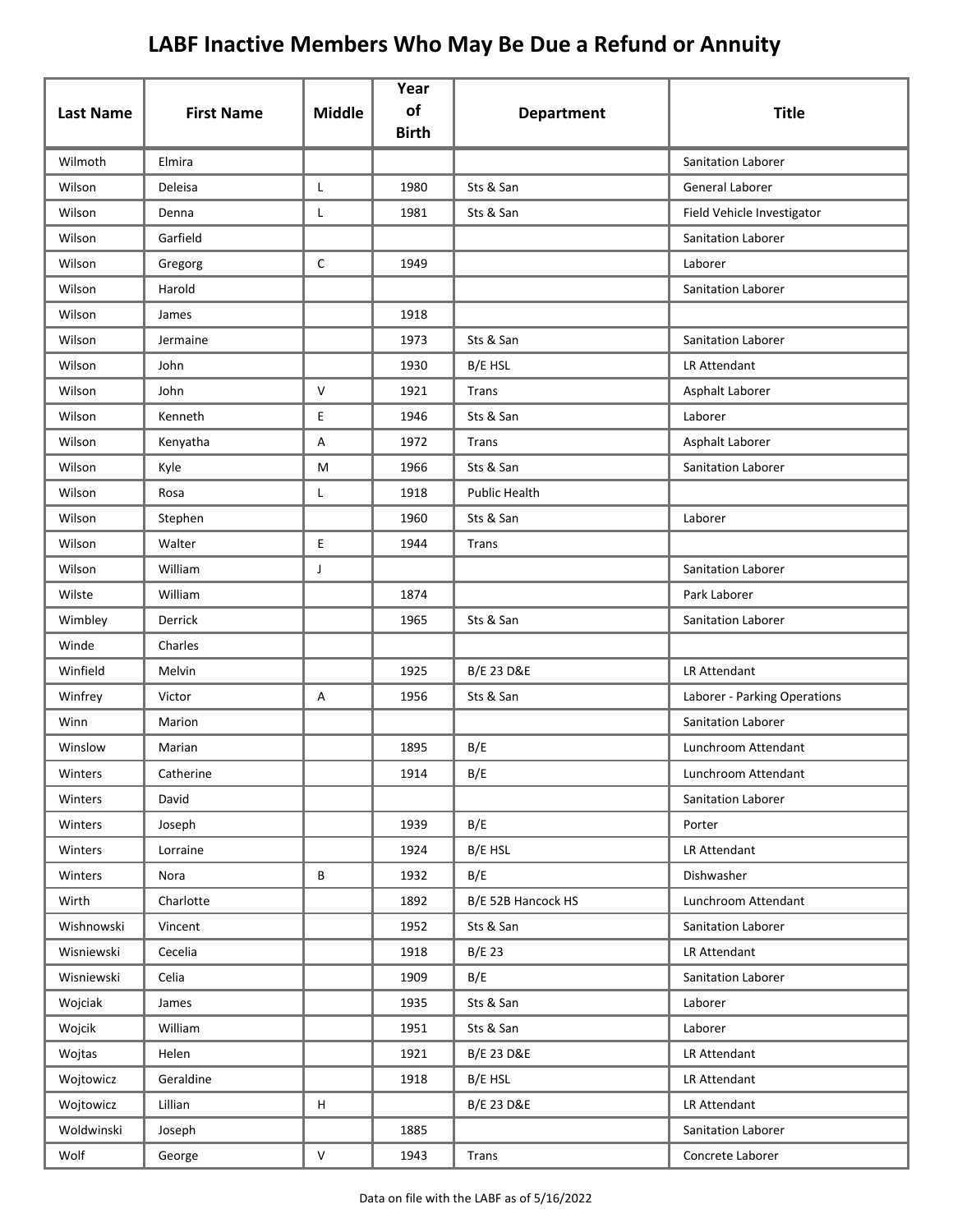| <b>Last Name</b> | <b>First Name</b> | <b>Middle</b>             | Year<br>of   | <b>Department</b>     | <b>Title</b>                     |
|------------------|-------------------|---------------------------|--------------|-----------------------|----------------------------------|
|                  |                   |                           | <b>Birth</b> |                       |                                  |
| Wolf             | John              |                           |              |                       | Sanitation Laborer               |
| Wolf             | Ronald            | $\mathsf C$               |              |                       | Sanitation Laborer               |
| Wolinski         | Victor            | F                         | 1921         | Trans                 | Concrete Laborer                 |
| Wolk             | John              |                           | 1902         | 3312 Sanitation       | Sanitation Laborer               |
| Woods            | Ella              |                           | 1898         | B/E                   | Lunchroom Attendant              |
| Woods            | George            | $\mathsf{I}$              | 1934         | Trans                 | Concrete Laborer                 |
| Woods            | Michael           | J                         | 1957         | Sts & San             | Laborer                          |
| Woods Jr         | Leon              |                           | 1941         | 3482 Sewers & B/E     | Sewer Laborer & Custodial Worker |
| Woodward         | Leona             |                           | 1912         | B/E                   | Lunchroom Attendant              |
| Wooten           | Shavar            | Α                         | 1985         | Sts & San             | <b>Hand Laborer</b>              |
| Worman           | Charles           | P                         | 1956         | Trans                 | Asphalt Laborer                  |
| Wozny            | Roman             |                           | 1929         |                       | <b>Tree Trimmer</b>              |
| Wren             | Calvin            |                           | 1977         | Sts & San             | <b>Hand Laborer</b>              |
| Wren             | Lawanda           |                           | 1976         | Sts & San             | Sanitation Laborer               |
| Wright           | Darius            | $\mathsf C$               | 1990         | Water Mgt             | Laborer Apprentice               |
| Wright           | Herman            |                           | 1932         | Water Mgt             | Sewer Laborer                    |
| Wright           | Mattie            |                           | 1894         |                       | <b>Hospital Helper</b>           |
| Wright           | Richard           |                           | 1943         | Sts & San             | Laborer                          |
| Wright           | Rosalyn           | Α                         | 1921         | B/E                   | Lunchroom Attendant              |
| Wright           | Tony              |                           | 1956         | Sts & San             | Laborer                          |
| Wright           | Walter            |                           | 1924         |                       | Park Laborer                     |
| Wright           | William           | J                         | 1909         | 3312 Sanitation       | Sanitation Laborer               |
| Wright           | Willie            | M                         | 1922         |                       | Scrubwoman                       |
| Writer           | Vincent           |                           |              |                       | Sanitation Laborer               |
| Wrobel           | James             |                           | 1941         | Forestry              | <b>Tree Trimmer</b>              |
| Wrobel           | Joseph            |                           |              |                       | Sanitation Laborer               |
| Wronski          | Ronald            | $\sf S$                   | 1943         | Water Mgt             | <b>Station Laborer</b>           |
| Wuchner          | William           |                           | 1949         | Sts & San             | Laborer                          |
| Wyartt           | Mattie            |                           | 1927         | <b>B/E 23 D&amp;E</b> | LR Attendant                     |
| Wynn             | Bobbie Jo         |                           | 1960         | Sts & San             | Laborer                          |
| Yakow            | Raymond           |                           | 1930         | Sts & San             | <b>MTD</b>                       |
| Yamich           | John              | A                         | 1951         | Sts & San             | Laborer                          |
| Yarber           | Queen             | E                         | 1938         |                       |                                  |
| Yarmo            | Jeffrey           | P                         | 1965         | LABF                  | Fund Staff                       |
| Yarwood          | Charles           |                           | 1969         | Sts & San             | Sanitation Laborer               |
| Yates            | Lawrence          |                           |              |                       | Sanitation Laborer               |
| Ybarra           | Ray               |                           | 1960         | Sts & San             | Laborer                          |
| Yeaton           | Christopher       | $\mathsf C$               | 1962         | Sts & San             | Sanitation Laborer               |
| Yeransian        | Raymond           | $\boldsymbol{\mathsf{A}}$ | 1936         | Trans                 | <b>Tree Trimmer</b>              |
| Yerke            | Edward            |                           |              |                       | Sanitation Laborer               |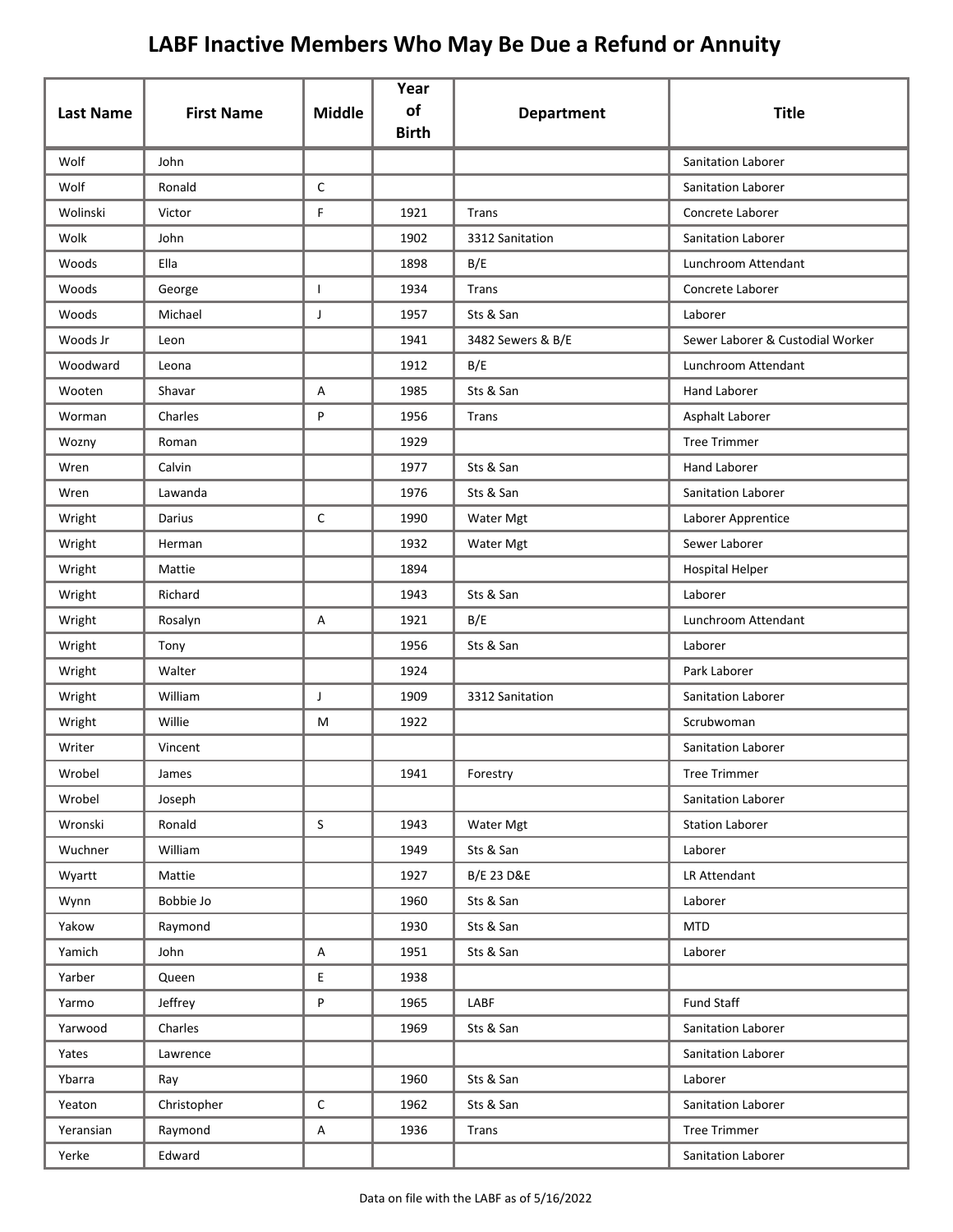|                  |                   |               | Year<br>of   |                       |                           |
|------------------|-------------------|---------------|--------------|-----------------------|---------------------------|
| <b>Last Name</b> | <b>First Name</b> | <b>Middle</b> | <b>Birth</b> | <b>Department</b>     | <b>Title</b>              |
| Yocas            | John              |               |              |                       |                           |
| Yokas            | Theodore          |               | 1951         | Sts & San             | Laborer                   |
| Young            | Allen             |               |              |                       | Sanitation Laborer        |
| Young            | Bertha            |               |              | <b>BOE</b>            | Sanitation Laborer        |
| Young            | Calvin            | E             | 1960         | Sts & San             | Laborer                   |
| Young            | Clarence          |               |              |                       | Sanitation Laborer        |
| Young            | Douglas           |               | 1969         | Aviation              | Laborer                   |
| Young            | Edith             | $\mathbf{I}$  | 1886         | 2580 Dept of Health   | Orderly                   |
| Young            | Jackie            |               | 1949         | Trans                 | <b>Station Laborer</b>    |
| Young            | June              |               | 1921         | B/E HSL               | <b>LR Attendant</b>       |
| Young            | Lodeska           |               | 1897         | B/E                   | Lunchroom Attendant       |
| Young            | Marcella          | $\top$        | 1923         | B/E                   | Lunchroom Attendant       |
| Young            | Ruby              |               | 1912         | B/E                   | Sanitation Laborer        |
| Young            | Thomas            |               | 1919         |                       | Laborer                   |
| Young-Bey        | Timothy           |               | 1952         | Sts & San             | <b>Sanitation Laborer</b> |
| Youngblood       | Bobby             | A             | 1942         | Sts & San             | Laborer                   |
| Youngerman       | Jeffrey           | S             | 1961         | Sts & San             | Laborer                   |
| Zack             | Irvin             |               |              |                       | Sanitation Laborer        |
| Zager            | Joseph            | $\mathsf{T}$  | 1961         | Sts & San             | Laborer                   |
| Zajak            | Andrew            |               | 1887         |                       | Maintenance Man           |
| Zajecek          | Raymond           |               |              |                       | Laborer                   |
| Zamora           | Vanessa           |               | 1985         | Sts & San             | General Laborer           |
| Zamudio          | Antonio           |               | 1941         | Sts & San             | Laborer                   |
| Zander           | Harry             | Α             | 1902         |                       | Janitor                   |
| Zangri           | Michael           | F             | 1942         | Water Mgt             | Laborer                   |
| Zanin            | Virginia          |               | 1920         | B/E                   | Lunchroom Attendant       |
| Zanini           | Fanny             | $\mathsf C$   | 1917         | B/E                   | Lunchroom Attendant       |
| Zankl            | Karl              |               | 1889         |                       |                           |
| Zanko            | Raymond           | F             | 1948         | Sts & San             | <b>MTD</b>                |
| Zara             | George            |               | 1921         |                       | Sanitation Laborer        |
| Zauch            | Stella            |               | 1909         | B/E                   | Lunchroom Attendant       |
| Zawacki          | Robert            |               | 1940         |                       | 3449                      |
| Zdebski          | John              | н             | 1935         | 3805 Parks            | <b>Tree Trimmer</b>       |
| Zelder           | Angeline          | K             | 1890         |                       | <b>Hospital Helper</b>    |
| Zemba            | William           |               | 1925         |                       | Laborer                   |
| Zenisek          | Louis             |               | 1896         |                       | Laborer                   |
| Zerzak           | Andrew            |               | 1978         |                       | Laborer                   |
| Zessior          | Wayne             | ${\sf N}$     | 1949         | 3483 Water and Sewers | Laborer                   |
| Ziarko           | Eleanor           |               | 1917         | B/E HSL               | LR Attendant              |
| Zidrich          | Richard           |               | 1945         |                       | Sewer Laborer             |